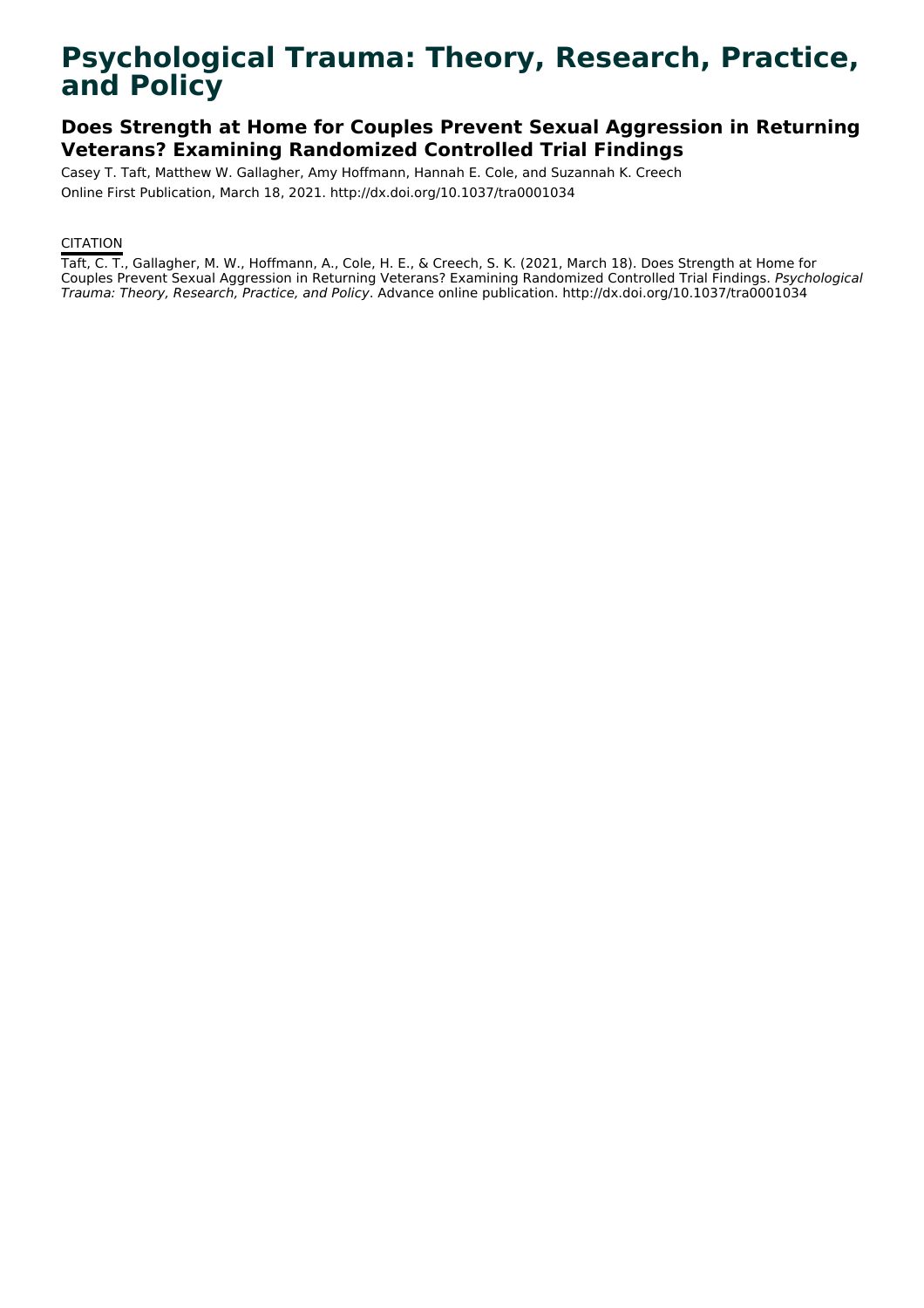EY YE **TRAUMA PSYCHOLOGY** 

© 2021 American Psychological Association ISSN: 1942-9681 <https://doi.org/10.1037/tra0001034>

## Does Strength at Home for Couples Prevent Sexual Aggression in Returning Veterans? Examining Randomized Controlled Trial Findings

Casey T. Taft<sup>1, 2, 3</sup>, Matthew W. Gallagher<sup>4</sup>, Amy Hoffmann<sup>2, 3</sup>, Hannah E. Cole<sup>1, 2, 3</sup>,

and Suzannah K. Creech<sup>5, 6</sup>

<sup>1</sup> Behavioral Science Division, National Center for PTSD, Boston, Massachusetts<br><sup>2</sup> VA Boston Healthcare System, Boston, Massachusetts<br><sup>3</sup> Boston University School of Medicine<br><sup>4</sup> University of Houston<br><sup>5</sup> VA VISN 17 Cen

Temple, Texas<br><sup>6</sup> Dell Medical School of the University of Texas at Austin

**Objective:** Sexual aggression between intimate partners is a serious problem. This study examined this problem in returning male veterans and their female partners, and the effectiveness of an intervention for intimate partner violence (IPV) in preventing sexual aggression using data gathered during a randomized controlled trial. Method: Rates of sexual aggression and the effectiveness of the Strength at Home Couples (SAH-C) intervention were examined in a sample of 69 couples with a returning male veteran from Iraq/Afghanistan who participated in a randomized controlled trial for intimate partner violence (IPV) prevention. Couples were assessed at 4 timepoints: immediately prior to the intervention, immediately following the intervention, 6 months postintervention, and 12 months postintervention. Results: It was found that 57% of couples reported the presence of intimate partner sexual aggression in their relationship across the assessment points, with higher rates reported at baseline than other time points and for veterans relative to their partners. The most commonly endorsed items were "I insisted on sex when my partner didn't want to" and "I made my partner have sex without a condom." Overall, couples randomized to SAH-C showed greater declines in sexual aggression than couples who were randomized to Supportive Prevention, with particularly strong differences across conditions from baseline to posttreatment. *Conclusions:* These data suggest that this trauma-informed couples-based intervention based on a social information processing model may assist in reducing intimate partner sexual aggression and builds on prior findings demonstrating the program be associated with the prevention of physical and psychological IPV.

#### Clinical Impact Statement

This study demonstrates the effectiveness of a trauma-informed couples-based intimate partner violence intervention in reducing sexual aggression in couples.

Keywords: intimate partner violence, sexual aggression, Strength at Home, veterans, military couples

Sexual aggression in returning veterans and their intimate partners has been understudied and underassessed (Teten et al., 2009). Sexual aggression rates among couples range from approximately 9% to 17% in community and college samples (Bagwell-Gray et al., 2015); and 1 study of veterans found a 40% rate (Teten et al., 2009). These data suggest that sexual aggression between intimate partners is a serious problem, though we know relatively little about the scope of the problem in recently returning veterans and

their partners, and perhaps even less about what interventions may be effective in preventing and ending this form of aggression. The aims of the current study were to examine sexual aggression in a sample of couples with a returning veteran from Iraq/Afghanistan who participated in a randomized controlled trial for intimate partner violence (IPV) prevention, and to determine the effectiveness of the Strength at Home Couples (SAH-C) intervention in preventing this form of aggression.

SAH-C is a 10-session couples-based group intervention that incorporates cognitive behavioral strategies to prevent and reduce relationship conflict and violence in trauma-exposed service members and veterans. The intervention was designed to mitigate the impacts of trauma-related problems that increase risk for IPV. In a prior study with the current sample, evidence was provided for the efficacy of SAH-C to prevent physical and psychological IPV

Correspondence concerning this article should be addressed to Casey T. Taft, VA Boston Healthcare System (116B-4), 150 South Huntington Avenue, Boston, MA 02130, United States. Email: [casey.taft@va.gov](mailto:casey.taft@va.gov)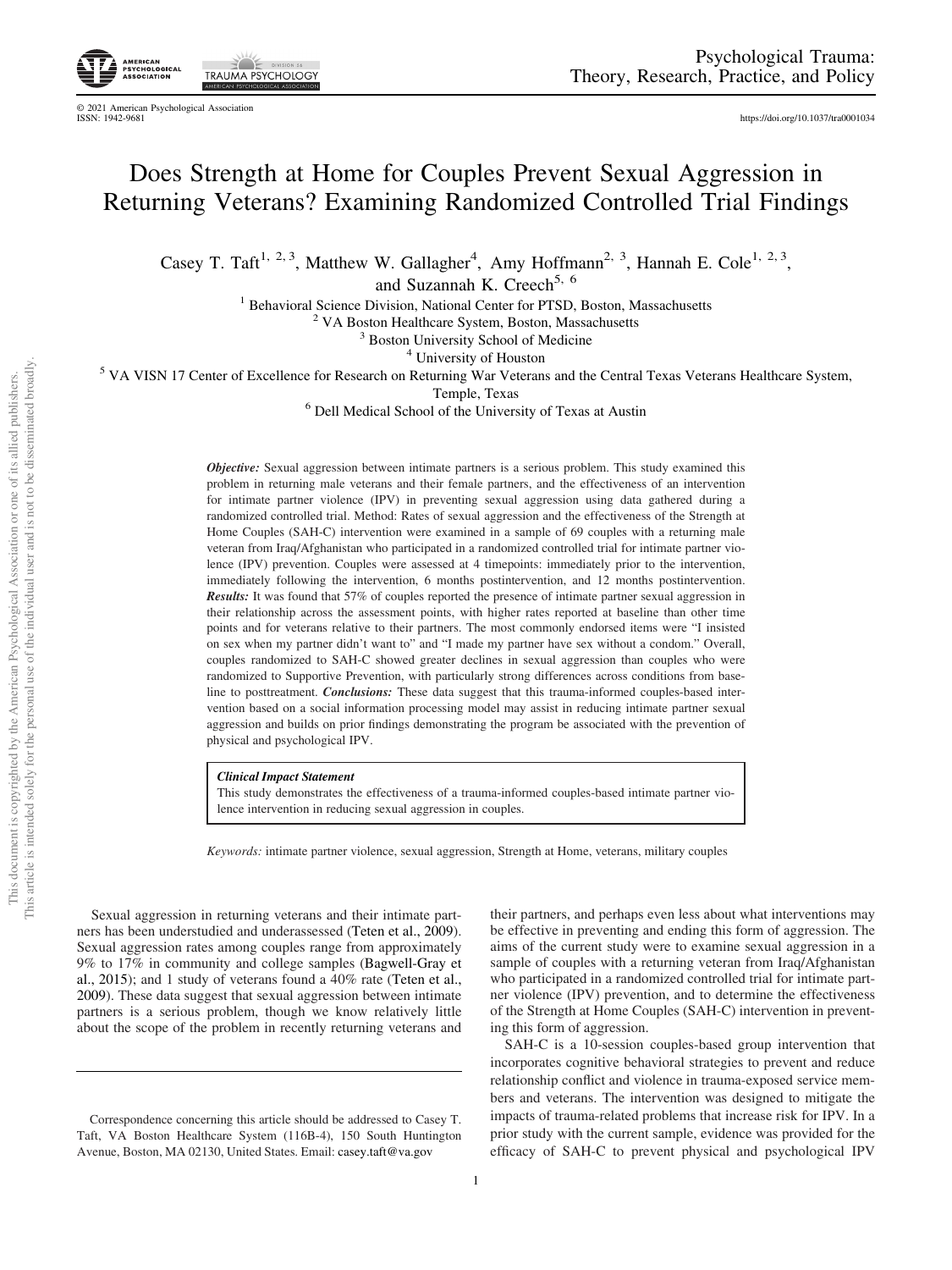(Taft et al., 2016a). Specifically, in a sample of 69 heterosexual couples with a recently returning male veteran, couples who were randomized to SAH-C engaged in less physical and psychological IPV at postintervention and follow-up relative to those randomized to a supportive prevention intervention. This was the first published study that we are aware of that demonstrated the efficacy of an IPV prevention intervention in a military or veteran sample.

SAH-C is based on a trauma-informed social information processing model that highlights how prior trauma and other negative life events may impact the ways that we interpret and respond to social situations, particularly those involving relationship partners (Taft et al., 2016b). The model, building on the work of McFall (1982) and research on aggression in children and adults (Dodge et al., 2006; Eckhardt et al., 1998); addresses biases and deficits across stages of social information processing from decoding a situation to choosing, enacting, and evaluating a response (see Figure 1). For example, in the decoding stage of social information processing, prior events may lead one to develop biases when they decode the meaning of a relationship situation, and problematic behavior such as aggression may result. These problems may be exacerbated by certain associated underlying themes that may be impacted by trauma, such as difficulties with intimacy, difficulties trusting others, low self-esteem, and conflicts related to power and control. Several studies suggest that trauma-related problems may be associated with physical and psychological IPV at least in part through its influence on these biases or deficits in social information processing (Sippel & Marshall, 2011; Taft et al., 2008; Taft et al., 2015).

Considerable research indicates that cognitive variables related to the social information processing model play a

## critical role in men's sexual offending, such as more distorted and negative beliefs, and distorted expectations about women, sex, and sexual violence (Drieschner & Lange, 1999). Others have argued that men's sexual violence toward women is a function of how they organize and process information about them (Ward & Hudson, 2000). Those who engage in sexual aggression may evidence deficits at any stage of social information processing, including how the victim's behavior is perceived and interpreted (decoding stage), what responses are selected (decision-making stage), and what responses are chosen (enactment stage; Treat et al., 2001). Most of the research in this area has focused on the decoding stage in male perpetrators, particularly how they tend to perceive women as more sexually and emotionally interested than they truly are (Abbey & Harnish, 1995); and how they exhibit deficits and insensitivity in recognizing women's affective and sexual cues (McDonel & McFall, 1991).

We examined sexual aggression in the same previously described sample of military couples with a returning veteran from Iraq/Afghanistan for which SAH-C was shown to prevent physical and psychological IPV (Taft et al., 2016a). Because trauma and posttraumatic stress disorder (PTSD) have been shown to be only weak correlates of this form of violence in veteran samples (Teten et al., 2009); and historically the development of interventions for sexual aggression and interventions for other forms of IPV have had different trajectories with different areas of emphasis (Marshall & Hollin, 2015); sexual aggression was not examined in this prior study. In addition to examination of rates of sexually aggressive behaviors in the current sample, we compared sexual aggression across baseline, posttreatment, and 2 six-month follow-up assessment points. It was expected that greater reductions in sexual aggression would be found from baseline to posttreatment and



#### Figure 1

Strength at Home Social Information Processing Model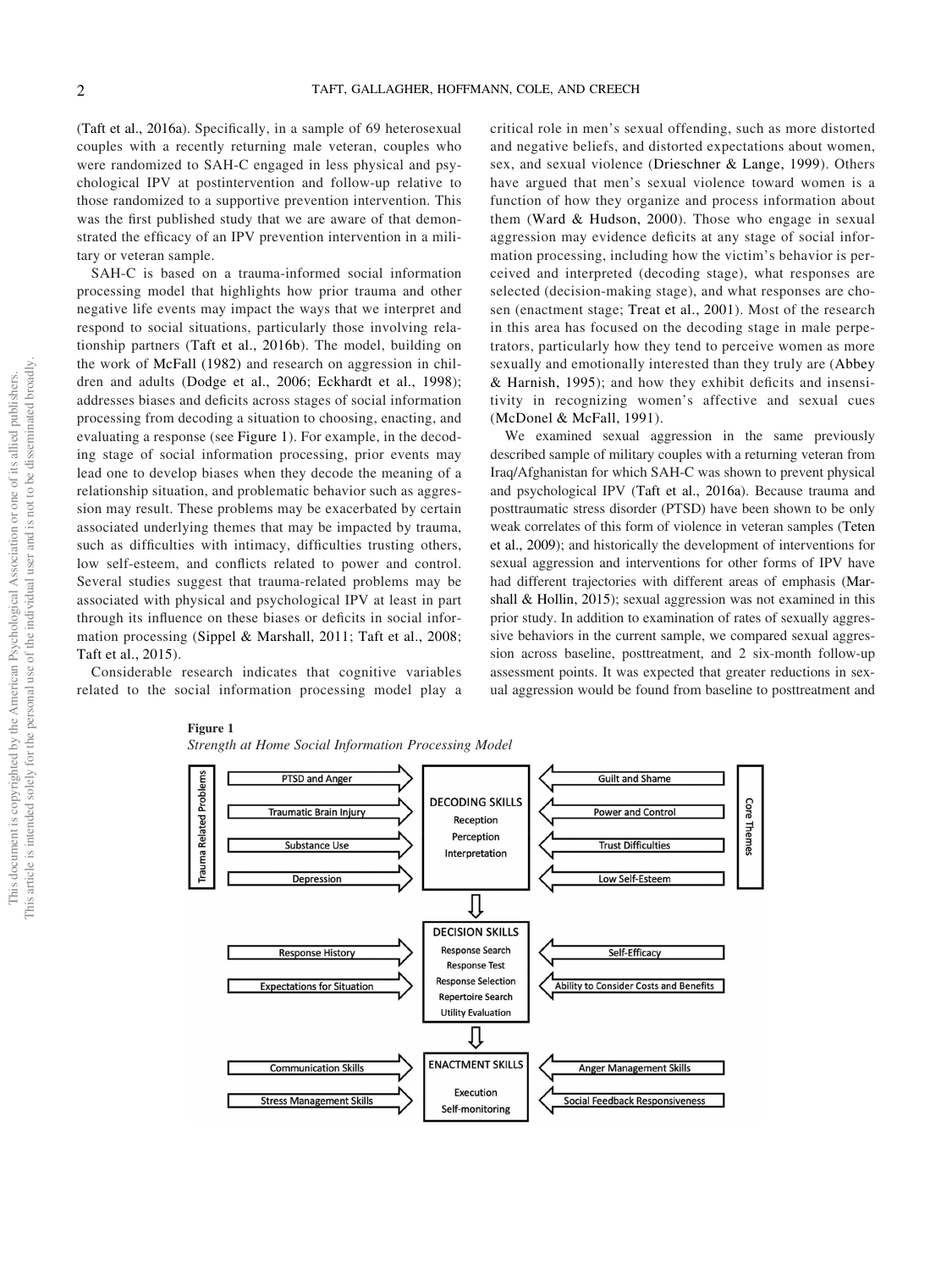the 2 follow-up assessment points for those randomized to SAH-C relative to those randomized to supportive prevention.

#### Method

#### **Participants**

Couples were recruited from two major northeastern metropolitan areas between February 2010 and August 2013. Recruitment strategies included the posting of flyers in Department of Veterans Affairs (VA) hospitals, referrals from mental health providers, and presentations at events hosted by servicemember-relevant organizations. Recruitment materials were targeted at male veterans who had deployed to Iraq/Afghanistan as part of Operation Iraqi Freedom/Operation Enduring Freedom/Operation New Dawn, who were involved in cohabiting partner relationships and endorsed some degree of relationship distress or psychological IPV. Exclusion criteria included presence of symptoms that would preclude full participation, such as severe cognitive difficulties, active psychosis, or untreated substance dependence, active suicidal or homicidal ideation, and IPV-related disqualifiers (i.e., report of partner's use of physical violence with injury or use of a weapon in the past 6 months, veteran fearful of partner, report of veteran's use of any physical violence in the past 6 months). Of 97 couples screened, 69 met eligibility criteria and agreed to participate  $(N =$ 138 research participants).

Participants were primarily White (90% of veterans, 86% of partners) and married (81%), with the majority reporting at least part-time employment (87% of veterans, 70% of partners). M age of veterans was  $35.44$  ( $SD = 9.46$ ) and mean partner age was 33.60 ( $SD = 9.05$ ). The majority of veterans reported current military status as National Guard (58%), followed by Active Duty and Reserves (both 7% each), with an average of 1.74 deployments  $(SD = .89)$ . Taft et al. (2016a) reported no mean level differences on any demographic (age, race, relationship status, employment), psychological (PTSD symptomatology, depressive symptoms, alcohol problems), or military-related variables (military status, number of deployments, rank) between SAH-C and supportive prevention dyads using data from this same sample. See this earlier study for a more detailed description of the study sample and inclusion/exclusion criteria assessment.

#### Procedure

This study was approved by an institutional review board in a VA medical center located in the New England area. Following provision of informed consent, couples were randomly assigned to either the SAH-C ( $n = 74$ , 37 couples) or supportive prevention condition ( $n = 64$ , 32 couples). Of couples who were randomized to SAH-C,  $76\%$  ( $n = 28$  couples) completed at least some of the intervention, with 65% ( $n = 24$  couples) completing the entire protocol. Among couples receiving supportive prevention,  $75\%$  ( $n =$ 24 couples) completed at least some of the intervention, with 36%  $(n = 12$  couples) remaining enrolled for the duration. Couples were assessed at four timepoints: immediately prior to the intervention, immediately following the intervention, 6 months postintervention, and 12 months postintervention. Follow-ups were conducted onsite (or via online survey for hard-to-reach

participants) between October of 2010 and September of 2013. Participants each received \$50 compensation for completed assessments.

#### **Measures**

#### Revised Conflict Tactics Scales

The Sexual Coercion subscale of the revised Conflict Tactics Scales (CTS2; Straus et al., 1996) was used to measure sexual IPV within the sample. The scale consists of seven paired items that ask participants to rate the frequency with which they used a particular sexual coercion tactic against their partner in the past 6 months (e.g., "I insisted on sex when my partner did not want to"), followed by the frequency with which their partner used that tactic against them. Sexual IPV scores were calculated both dichotomously (reported any sexual IPV vs. did not report any sexual IPV) and continuously, using the variety score scoring protocol described by Taft et al. (2016a). More specifically, participantreported and partner-reported items were compared, and the greater of the two responses was used in the calculation of CTS2 scores. From these ratings, sexual IPV scores were then calculated as variety scores by dichotomously scoring each item as either "occurring" or "not occurring" and then summing the total number of items in which the behavior had occurred, yielding a possible range of 0 to 7. This method of scoring reduces skewness, gives equal weight to each item, and is most defensible with respect to memory limitations regarding behavior frequencies (Moffitt et al., 1997).

## Intervention

## SAH-C

SAH-C is a trauma-informed cognitive-behaviorally-based group treatment for couples comprised of 10 weekly two-hour sessions. It is designed to target difficulties in social information processing that may explain connections between trauma and IPV. Group content is largely focused on themes relevant to relationship distress that may be influenced by trauma, such as trust, intimacy, and control. Each group contains a brief didactic overview of various topics as well as interactive activities designed to reinforce skills and build group cohesion. Program content does not explicitly focus on sexual aggression other than psychoeducational material in Session 2 that defines sexual aggression as "unwanted sexual contact, pressuring and coercing the other person for sex, using intimidation, threats, or force to make the other person have sex, using intimidation, threats, or force to make the other person perform unwanted sex acts, and so forth." SAH-C is nonconfrontational and collaborative in nature and is designed to foster a supportive environment within the group. Between sessions, group members are encouraged to complete outside practice assignments designed to enhance intimacy, decrease the use of violence, and reinforce skills learned in session.

#### Supportive Prevention

Supportive prevention is a manualized intervention derived from the work of Jennings (1987) that is designed to provide a supportive group environment with minimal therapist direction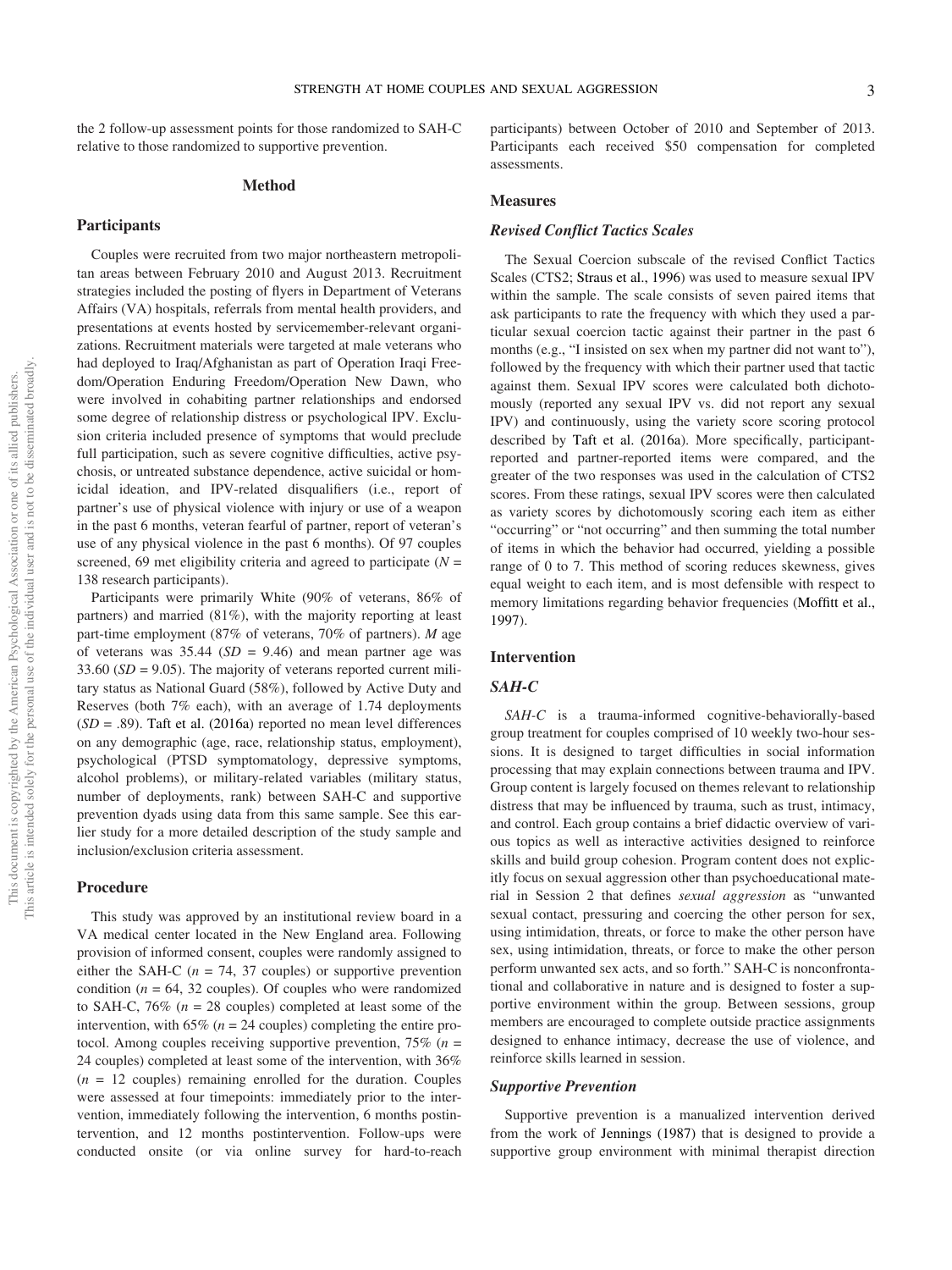(see Taft et al., 2016a). In supportive prevention, group members work collaboratively to set the agenda, and discuss themes and topics that emerge organically from group processes to provide support for one another.

Both group conditions were delivered in a closed-group format consisting of three to five couples and were facilitated by two doctoral- or predoctoral-level clinicians. High therapist adherence and competence was demonstrated in the prior trial (see Taft et al., 2016a).

#### Analyses

Sixty-nine couples (37 SAH-C, 32 supportive prevention) were included in intent to treat analyses. First, we examined rates of CTS2 Sexual Coercion scores overall and at the item level. Analyses comparing outcomes across conditions were conducted using Mplus 8.0. Multiple imputation procedures were used to account for missing data. One thousand imputed data sets were generated and the means of the distributions of these imputed data sets were used as point estimates for all statistics. Analyses of the impact of SAH-C compared to supportive prevention was conducted using the means, standard deviations, and between and within condition effect sizes. Hedges' g (with the correction for small sample sizes) effect sizes were calculated to examine between condition effects on sexual coercion and victimization. The standardized mean gain (ESsg) was also calculated to quantify within condition changes from baseline to posttreatment. Ninety-five percent confidence intervals are presented for all effect sizes.

#### Results

Overall, examination of CTS2 data indicated that 57% of couples reported the presence of at least one act of sexual aggression during the study period: 47% at baseline, 29% at posttreatment, 24% at 6-month follow-up, and 15% at 12-month follow-up (see [Table 1\)](#page-4-0). Examination of data across couple members indicates

that 50% of veterans and 39% of partners reportedly engaged in sexual aggression at least once across the assessments time points. Veterans were more likely to engage in sexual aggression than partners at each time point, with overall sexual aggression rates of 41% versus 30% at baseline, 24% versus 20% at posttreatment, 22% versus 15% at six-month follow-up, and 13% versus 10% at 12-month follow-up (see [Table 1](#page-4-0)). The most commonly endorsed behaviors across time points for both partners were "I insisted on sex when my partner didn't want to" and "I made my partner have sex without a condom."

#### Tests of Differences Across Conditions

We next examined differences in the reported rates of sexual aggression by treatment condition. Imputed means, standard deviations, and between condition effect sizes with confidence intervals are presented in [Table 2](#page-5-0). At baseline, both veterans and their partners randomized to SAH-C engaged in higher rates of sexual aggression than those in the supportive prevention condition, with effect sizes of a small magnitude. However, at the posttreatment assessment this trend was reversed and participants in SAH-C exhibited lower rates of sexual aggression than in the supportive prevention condition, with effect sizes of a small to moderate magnitude. SAH-C maintained slightly superior outcomes for both members of the couple at six-month follow-up, although the between condition effect sizes were smaller than at posttreatment. By the 12-month follow-up point, there were minimal differences between the conditions in partner-perpetrated sexual aggression, but lower reported rates of perpetration for veterans in the supportive prevention condition. None of the between condition effect size comparisons were statistically significant based on the confidence interval of the effect size.

The frequency of sexual aggression by both members of the couple decreased by more than 50% from baseline to posttreatment in the SAH-C condition, whereas rates for veterans declined only slightly in the supportive prevention condition and rates for

### <span id="page-4-0"></span>Table 1

Revised Conflict Tactics Scales' Item-Level Endorsement of Sexual Aggression Perpetration

| Item endorsed                                                   | Baseline,<br>$n(\%)$ | Posttreatment,<br>$n(\%)$ | 6-month<br>follow-up,<br>$n(\%)$ | 12-month<br>follow-up,<br>$n(\%)$ |
|-----------------------------------------------------------------|----------------------|---------------------------|----------------------------------|-----------------------------------|
| Veterans                                                        |                      |                           |                                  |                                   |
| "I made my partner have sex without a condom"                   | $16(20.5\%)$         | $8(13.3\%)$               | $4(8.0\%)$                       | $5(9.4\%)$                        |
| "I used force to make partner have sex"                         | $0(0.0\%)$           | $0(0.0\%)$                | $0(0.0\%)$                       | $0(0.0\%)$                        |
| "I used force to make partner have oral or anal sex"            | $0(0.0\%)$           | $0(0.0\%)$                | $1(2.0\%)$                       | $0(0.0\%)$                        |
| "I insisted on sex when my partner didn't want to"              | 23(29.5%)            | 7(11.7%)                  | $6(11.8\%)$                      | $4(7.5\%)$                        |
| "I insisted on oral or anal sex when my partner didn't want to" | $10(12.8\%)$         | $3(5.0\%)$                | $1(2.0\%)$                       | $1(1.9\%)$                        |
| "I used threats to make my partner have sex"                    | $1(1.3\%)$           | $1(1.7\%)$                | $0(0.0\%)$                       | $0(0.0\%)$                        |
| "I used threats to make my partner have oral or anal sex"       | $0(0.0\%)$           | $1(1.7\%)$                | $0(0.0\%)$                       | $0(0.0\%)$                        |
| Overall                                                         | 29 (41.4%)           | $13(23.6\%)$              | 10(21.7%)                        | 6(12.5%)                          |
| Partners                                                        |                      |                           |                                  |                                   |
| "I made my partner have sex without a condom"                   | 14 (17.9%)           | $5(8.3\%)$                | $4(8.0\%)$                       | $4(7.5\%)$                        |
| "I used force to make partner have sex"                         | $0(0.0\%)$           | 1(1.7%)                   | $0(0.0\%)$                       | $0(0.0\%)$                        |
| "I used force to make partner have oral or anal sex"            | $0(0.0\%)$           | $0(0.0\%)$                | $0(0.0\%)$                       | $0(0.0\%)$                        |
| "I insisted on sex when my partner didn't want to"              | $11(14.1\%)$         | $8(13.3\%)$               | $4(8.0\%)$                       | $1(1.9\%)$                        |
| "I insisted on oral or anal sex when my partner didn't want to" | $1(1.3\%)$           | $1(1.7\%)$                | $0(0.0\%)$                       | $0(0.0\%)$                        |
| "I used threats to make my partner have sex"                    | $0(0.0\%)$           | $2(3.4\%)$                | $0(0.0\%)$                       | $0(0.0\%)$                        |
| "I used threats to make my partner have oral or anal sex"       | $0(0.0\%)$           | $1(1.7\%)$                | $0(0.0\%)$                       | $0(0.0\%)$                        |
| Overall                                                         | $21(30.0\%)$         | $11(20.0\%)$              | $7(15.2\%)$                      | $5(10.4\%)$                       |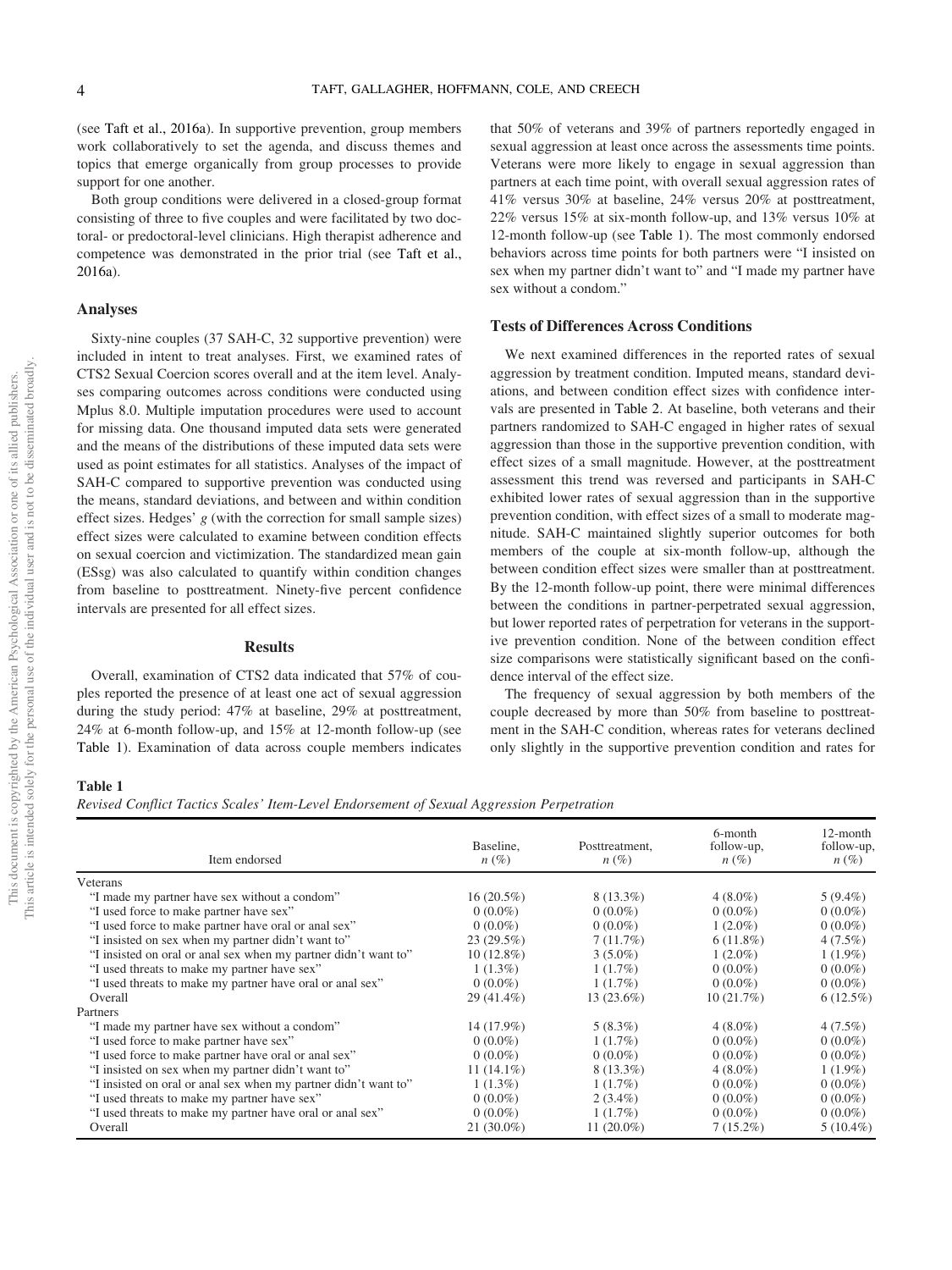<span id="page-5-0"></span>

| Outcome and time        | Supportive prevention<br>M(SD) | Strength at home-couples<br>M(SD) | Hedges' $g$ | 95% CI       |
|-------------------------|--------------------------------|-----------------------------------|-------------|--------------|
| Veteran sexual coercion |                                |                                   |             |              |
| <b>Baseline</b>         | 0.56(0.86)                     | 0.74(0.94)                        | 0.19        | $-0.28:0.66$ |
| Posttreatment           | 0.49(0.95)                     | 0.27(0.62)                        | $-0.27$     | $-0.74:0.20$ |
| 6-month follow-up       | 0.29(0.55)                     | 0.21(0.44)                        | $-0.14$     | $-0.62:0.33$ |
| 12-month follow-up      | 0.11(0.35)                     | 0.24(0.75)                        | 0.22        | $-0.25:0.69$ |
| Partner sexual coercion |                                |                                   |             |              |
| Baseline                | 0.28(0.51)                     | 0.37(0.53)                        | 0.16        | $-0.31:0.63$ |
| Posttreatment           | 0.36(0.85)                     | 0.18(0.40)                        | $-0.28$     | $-0.75:0.19$ |
| 6-month follow-up       | 0.29(0.60)                     | 0.16(0.36)                        | $-0.27$     | $-0.74:0.20$ |
| 12-month follow-up      | 0.09(0.29)                     | 0.10(0.30)                        | 0.03        | $-0.44:0.50$ |

partners slightly increased from baseline to posttreatment. When examining within condition effect sizes from prepost there were moderate to large and statistically significant decreases in veteran sexual aggression (ESsg =  $-.56$ ; 95% CI [ $-.88, -.24$ ]) and partner sexual aggression (ESsg =  $-.41$ ; 95% CI [ $-.77, -.05$ ]) in SAH-C, but only small and nonsignificant changes for veterans  $(ESsg = -.10; 95\% \text{ CI } [-.59, .39])$  and partners  $(ESsg = .09; 95\%$  $CI$   $[-.40, .58]$ ) in the supportive prevention condition.

#### **Discussion**

Rates of sexual aggression reported in this study were generally comparable to prior studies of veteran samples (Teten et al., 2009), with 57% of couples reporting the presence of sexual aggression in their relationship during at least one assessment point. The most commonly endorsed items for both members of the couple were "I insisted on sex when my partner didn't want to" and "I made my partner have sex without a condom." These data speak to the importance of examining sexual aggression in military and veteran couples in addition to physical and psychological forms of IPV. To date, most of the attention for the problem of sexual aggression in service members and veterans has focused on nonintimate sexual assault. These data suggest that this scope should be broadened to include intimate partners.

Findings regarding the efficacy of SAH-C for intimate partner sexual aggression were consistent with expectations and are promising, albeit preliminary. Overall, couples who were randomized to SAH-C showed greater declines in sexual aggression relative to couples who were randomized to supportive prevention. Reductions in sexual aggression rates by more than 50% from pretreatment to posttreatment in SAH-C are particularly notable, especially considering that rates for partners in the supportive prevention comparison intervention actually increased during the same time period and rates for veterans only slightly decreased. These data suggest that a trauma-informed couples-based intervention that focuses on enhancing social information processing not only contributes to reductions in physical and psychological IPV (Taft et al., 2016a), but sexual aggression as well.

Given the study design that did not isolate components of the intervention, it is not possible to determine the specific mechanisms that accounted for differences across conditions for reductions in sexual aggression. However, since the two interventions used in this study were developed to be comparable on the nonspecific elements of the

group, it is likely that the cognitive–behavioral elements of SAH-C, which were heavily informed by the trauma-informed social information processing model, was primary in promoting reductions in sexual aggression. These findings support social information processingbased models for sexual aggression (McDonel & McFall, 1991) and are consistent with prior research showing interventions based on this model to be effective in preventing various forms of aggression (see Taft et al., 2016b). Because prior research has not examined the role of social information processing with respect to sexual IPV among couples, current findings point to a need for additional research in this area of investigation.

It is important to note that at the final assessment time point, approximately one year after the completion of the groups, no significant difference in reductions in sexual aggression was found. These findings were unexpected, and examination of the scores suggests that they were more a function of reductions in sexual aggression from the first to the second follow-up among those in the Supportive Prevention condition than to a lack of retention of treatment gains in SAH-C. Future research should be conducted to see if this pattern is replicated and if there may be some long-term benefit to supportive prevention in preventing sexual aggression. Conclusions regarding within and between condition effects are limited by the sample size limiting power for significance tests, but results suggest that SAH-C may be associated with a greater initial reduction in sexual aggression by both members of the dyad, and both intervention approaches may eventually lead to clinically significant reductions in sexual aggression, although more research is needed with larger samples to strengthen these conclusions.

This study has a number of limitations. The relatively small sample size necessitates replication of current findings with larger sample studies that also allow for examining factors that may moderate intervention outcome such as trauma and PTSD, relationship characteristics, or acquisition of specific skills. Further, because the majority of participants were National Guard members, the degree to which current study findings generalize to active duty military personnel is unknown. There may also be an advantage to working with at risk couples earlier following a deployment on a military installation to mitigate the early impacts of potential risk factors for biased social information processing and increased risk for all forms of IPV, such as trauma, PTSD, traumatic brain injury, substance use problems, and underlying relationship issues/themes such as those relating to mistrust and power and control. Additional research is needed to examine the effectiveness of SAH-C in preventing sexual IPV on a military installation with active-duty service members and their